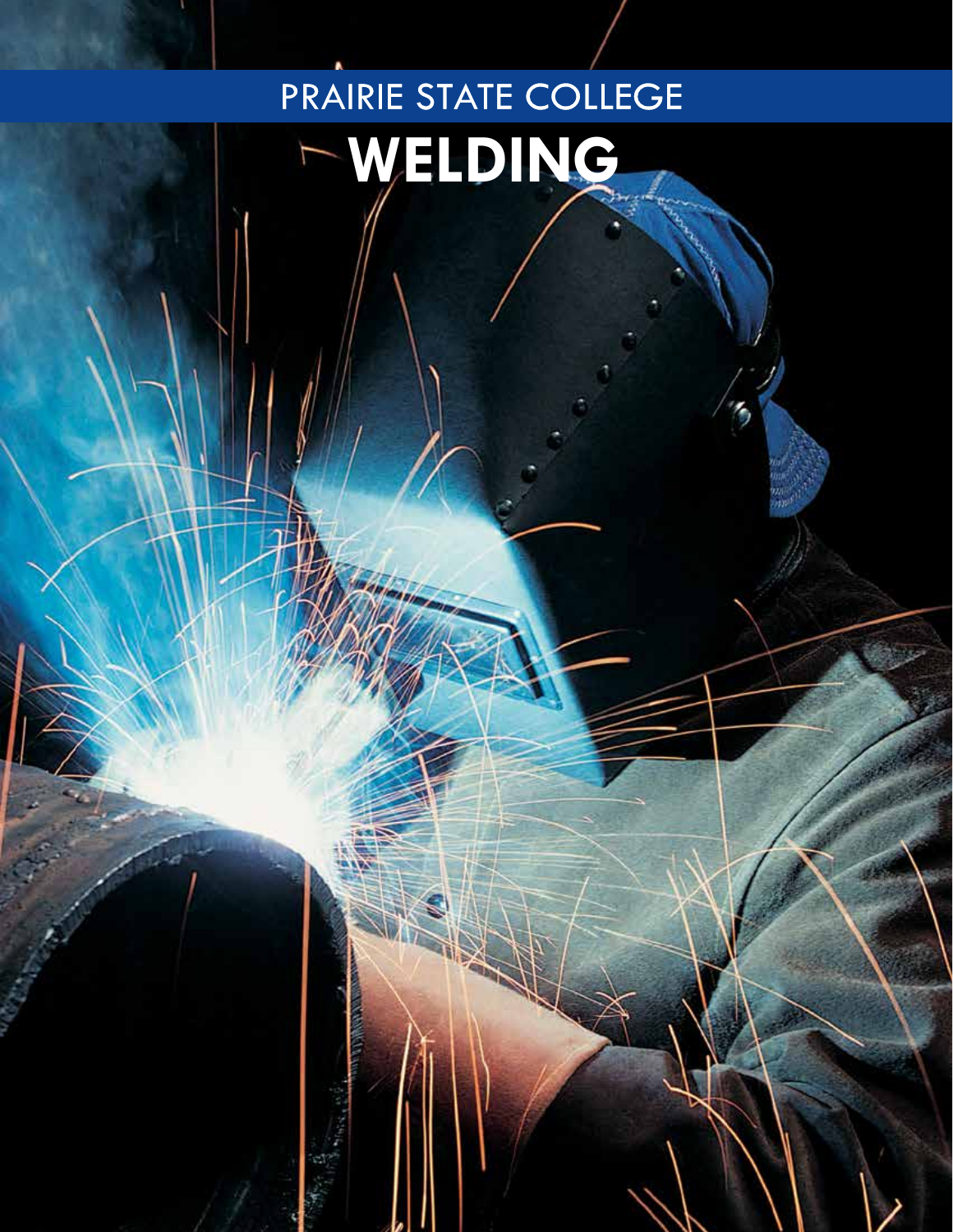

### **Welding at Prairie State College**

Welders have valuable crossover skills, making them an integral part of any business that relies on having on-site welding capabilities. Prairie State College (PSC) provides training to become proficient with the tools and techniques of all phases of welding. Classes are conveniently scheduled with evening courses available.

## **certificates**

Welder Technician Welding Specialist

### **Welder Technician**

### *Certificate*

The curriculum prepares students to perform various welding jobs for maintenance manufacturing machines. The training also prepares students to custom build devices by working from machine drawings and specifications.

### **Program Requirements 26**

| AMATH 100                                    | <b>Basic Mathematics for the Skilled Trades</b> | 2              |
|----------------------------------------------|-------------------------------------------------|----------------|
| AMATH 101                                    | Algebra for the Skilled Trades                  | $\overline{2}$ |
| AMATH 103                                    | Geometry for the Skilled Trades                 | 2              |
| AMATH 106                                    | Applied Trigonometry for the Skilled Trades     | 2              |
| <b>DRAFT 101</b>                             | <b>Drafting Essentials</b>                      | 2              |
| <b>DRAFT 102</b>                             | <b>Drafting Conventions &amp; Symbols</b>       | $\overline{2}$ |
| <b>DRAFT 103</b>                             | <b>Three Dimensional Shapes</b>                 | $\overline{2}$ |
| MT 220                                       | Metallurgy - Ferrous                            | $\overline{2}$ |
| <b>WELD 101</b>                              | Principles of Flat Welding                      | 2              |
| <b>WELD 102</b>                              | Horizontal Welding and Brazing                  | $\overline{2}$ |
| <b>WELD 103</b>                              | Metal Inert and Vertical Welding                | $\overline{2}$ |
| <b>WELD 104</b>                              | <b>Tungsten Inert and Overhead Welding</b>      | $\overline{2}$ |
| <b>WELD 105</b>                              | A.W.S. Structural Certification                 | $\overline{2}$ |
|                                              |                                                 |                |
| Select 8 credits from the following courses: |                                                 |                |
| APHYS 100                                    | <b>Applied Physics 2</b>                        |                |
| <b>HYDR 101</b>                              | <b>Fundamentals of Hydraulics</b>               | 2              |
| MT 101                                       | <b>Metal Working Processes I</b>                | 3              |
| MT 221                                       | Metallurgy - Nonferrous                         | 2              |
| PLUMB 103                                    | Plumbing and Pipefitting Heating                | $\overline{2}$ |
| <b>WELD 106</b>                              | Pipe and Pressure Vessel Certification          | 2              |
| <b>WELD 201</b>                              | <b>Advanced Gas Metal Arc Welding</b>           | 2              |
| <b>WELD 202</b>                              | Advanced Gas Tungsten Arc Welding               | 2              |
|                                              |                                                 |                |

**Program Total 34 credits**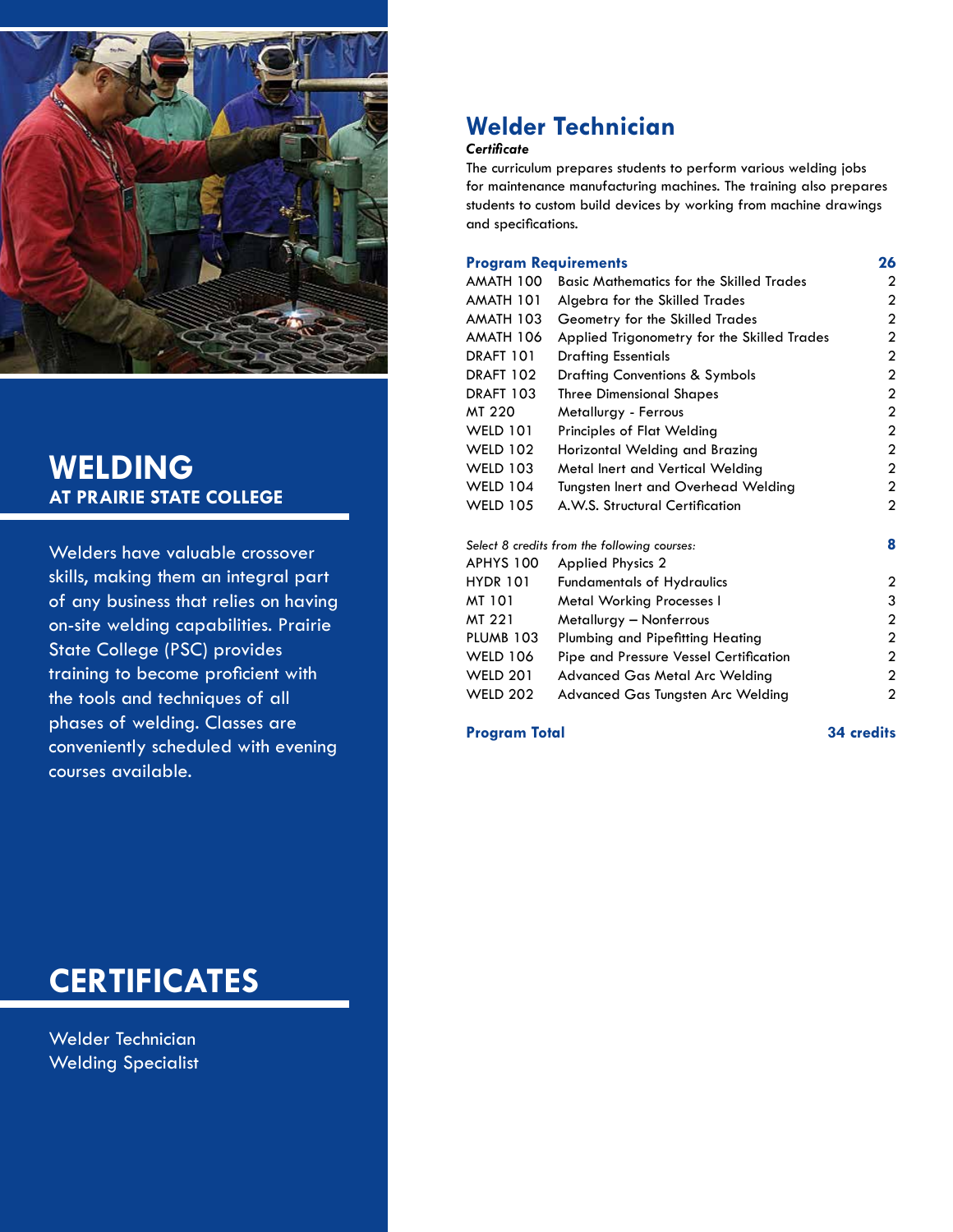### **Welding Specialist**

### *Certificate*

This certificate program is designed to concentrate on welding skills utilizing processes that are most widely employed in business and industry. The welding proficiency and knowledge gained in this program supplement most skilled construction trades.

#### **Program Requirements 20**

| AMATH 100       | <b>Basic Mathematics for the Skilled Trades</b> | 2              |
|-----------------|-------------------------------------------------|----------------|
| DRAFT 101       | <b>Drafting Essentials</b>                      | 2              |
| <b>WELD 101</b> | Principles of Flat Welding                      | 2              |
| <b>WELD 102</b> | Horizontal Welding and Brazing                  | 2              |
| <b>WELD 103</b> | Metal Inert and Vertical Welding                | $\overline{2}$ |
| <b>WELD 104</b> | Tungsten Inert and Overhead Welding             | 2              |
| <b>WELD 105</b> | A.W.S. Structural Certification                 | 2              |
| <b>WELD 106</b> | Pipe and Pressure Vessel Certification          | 2              |
| <b>WELD 201</b> | Advanced Gas Metal Arc Welding                  | 2              |
| <b>WELD 202</b> | Advanced Gas Tungsten Arc Welding               | 2              |
|                 |                                                 |                |

### **Program Total 20 credits**



## **About the Curriculum**

The welding program prepares students to perform various manufacturing, repair, and maintenance tasks. PSC's welding lab features 20 arc and 20 oxygen/acetylene welding and cutting stations, and other metal machining tools.

Students learn to custom build devices by working from machine drawings and specifications. There are two different certificates offered. The welding specialist certificate is designed to concentrate on welding skills using processes that are most widely employed in business and industry, while the welding technician certificate teaches students to custom-build devices by working from machine drawings and specifications.

## **Admissions**

PSC offers "open admission" that encourages diversity and admits all high school graduates or the equivalent.

Here's how to start your college career at PSC:

- Provide a high school diploma or GED.
- Take the COMPASS Placement Test or submit a copy of ACT scores.
- Meet with an advisor from Counseling and Advising to select courses. For questions, contact an academic advisor at (708) 709-3506.